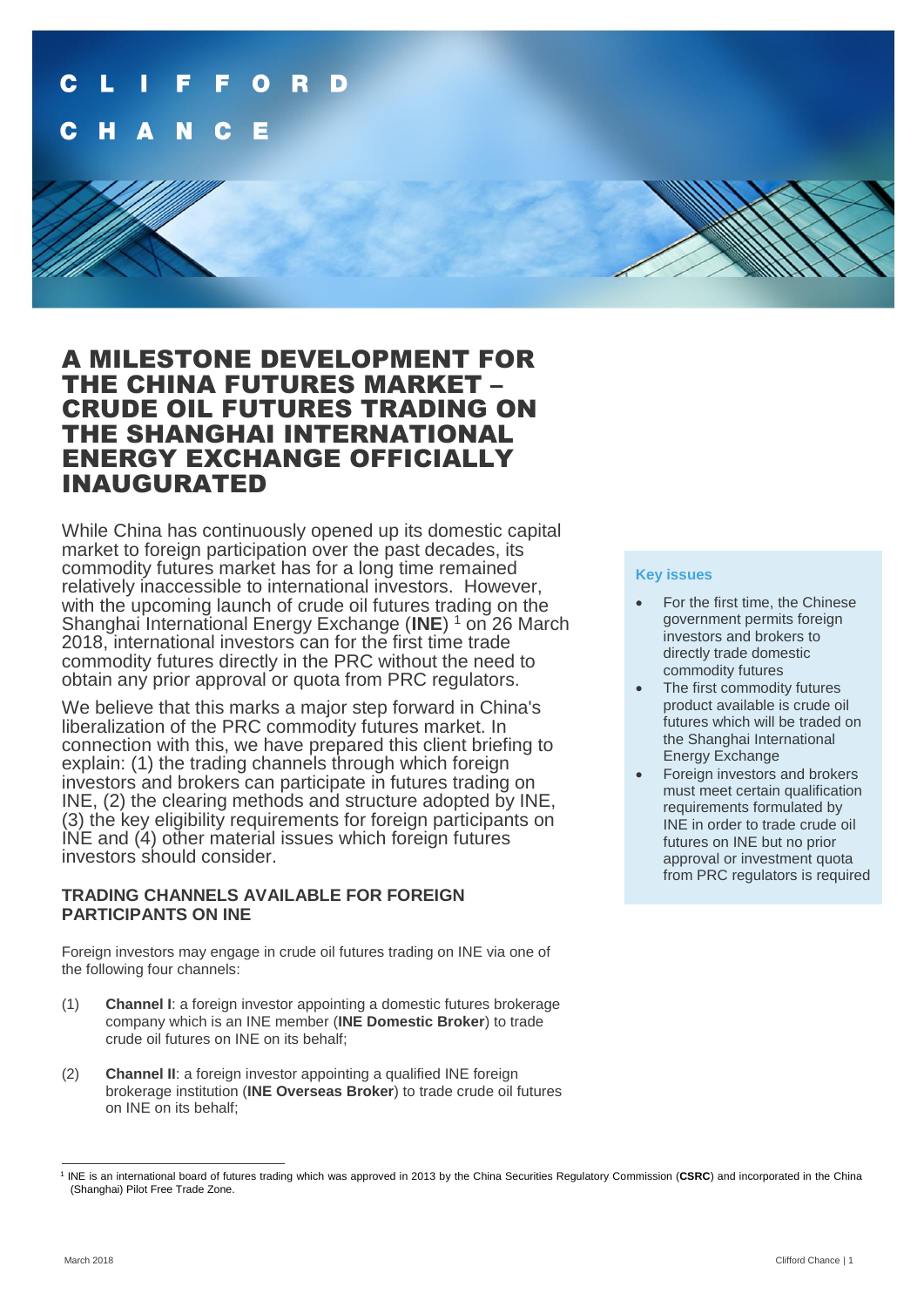## L I F F O R D

## C H A N C E

A MILESTONE DEVELOPMENT FOR THE<br>CHINA FUTURES MARKET – CRUDE OIL<br>FUTURES TRADING ON THE SHANGHAI<br>INTERNATIONAL ENERGY EXCHANGE OFFICIALLY INAUGURATED

- (3) **Channel III**: a foreign investor appointing a qualified INE foreign intermediary institution (**INE Overseas Intermediary**), which will in turn appoint an INE Domestic Broker or INE Overseas Broker to trade crude oil futures on INE on its behalf; and
- (4) **Channel IV**: a foreign investor which has applied to become a direct foreign trader with INE (**INE Direct Overseas Trader**) and which directly trades crude oil futures on INE.

Trading by a foreign investor on INE will be conducted through sending trading orders to the INE electronic trading system under the unique trade code assigned to the investor.

## *Applying for trading code*

Prior to trading on INE, a foreign investor must apply for a unique trading code from INE. All crude oil futures trading carried out by such foreign investor will be recorded under the same INE trading code.

A foreign investor who trades under Channels I, II or III above (**Overseas Client**) must open a futures trading account with the relevant INE Domestic Broker, INE Overseas Broker or INE Overseas Intermediary, as the case may be. The Overseas Client must apply for its trading code as part of its account opening process. The trading code application will be further submitted by INE Domestic Broker, INE Overseas Broker or INE Overseas Intermediary, as applicable, to INE for review. The China Futures Market Monitoring Center will be responsible for the distribution and management of trading codes for each Overseas Client. While one Overseas Client may open different futures trading accounts with different INE Domestic Brokers, INE Overseas Brokers or INE Overseas Intermediaries, it must use the same trading code irrespective of who it appoints for crude oil futures trading.

An INE Direct Overseas Trader may directly apply to INE for its trading code.

For domestic asset management type institutions, such as securities companies, asset management companies, banks or other financial institutions that are subject to the relevant asset segregation requirements under PRC law, INE rules in principle allow them to apply for different trading codes in respect of different asset portfolios, so that trades carried out by different portfolios managed by the same institution on INE will not be aggregated. However, it is not entirely clear, under the current INE rules, whether a foreign asset manager could apply for separate trading codes for different asset portfolios managed by such foreign asset manager with INE.

## *Routing trading orders*

Similar to the other four domestic futures exchanges, INE has also adopted a centralized auction trading mechanism to generate prices of crude oil futures. Trading orders of investors including foreign investors will be automatically matched by the electronic trading system of INE based on INE trading rules, normally in the order of price-time priority. It is contemplated under INE's trading rules that a market maker system may be established in the future.

INE Domestic Brokers, INE Overseas Brokers and INE Direct Overseas Traders may apply for trading seats on INE. A trading seat gives access through which an INE Domestic Broker, INE Overseas Broker or INE Direct Overseas Trader could directly place orders with INE's electronic trading system for matching and execution. Overseas Clients may place trading orders with their INE Domestic Broker, INE Overseas Broker or INE Overseas Intermediary (in this latter case, the order must be further passed on to an INE Domestic Broker or INE Overseas Broker). INE Domestic Broker or INE Overseas Broker who receives the trading orders from the Overseas Clients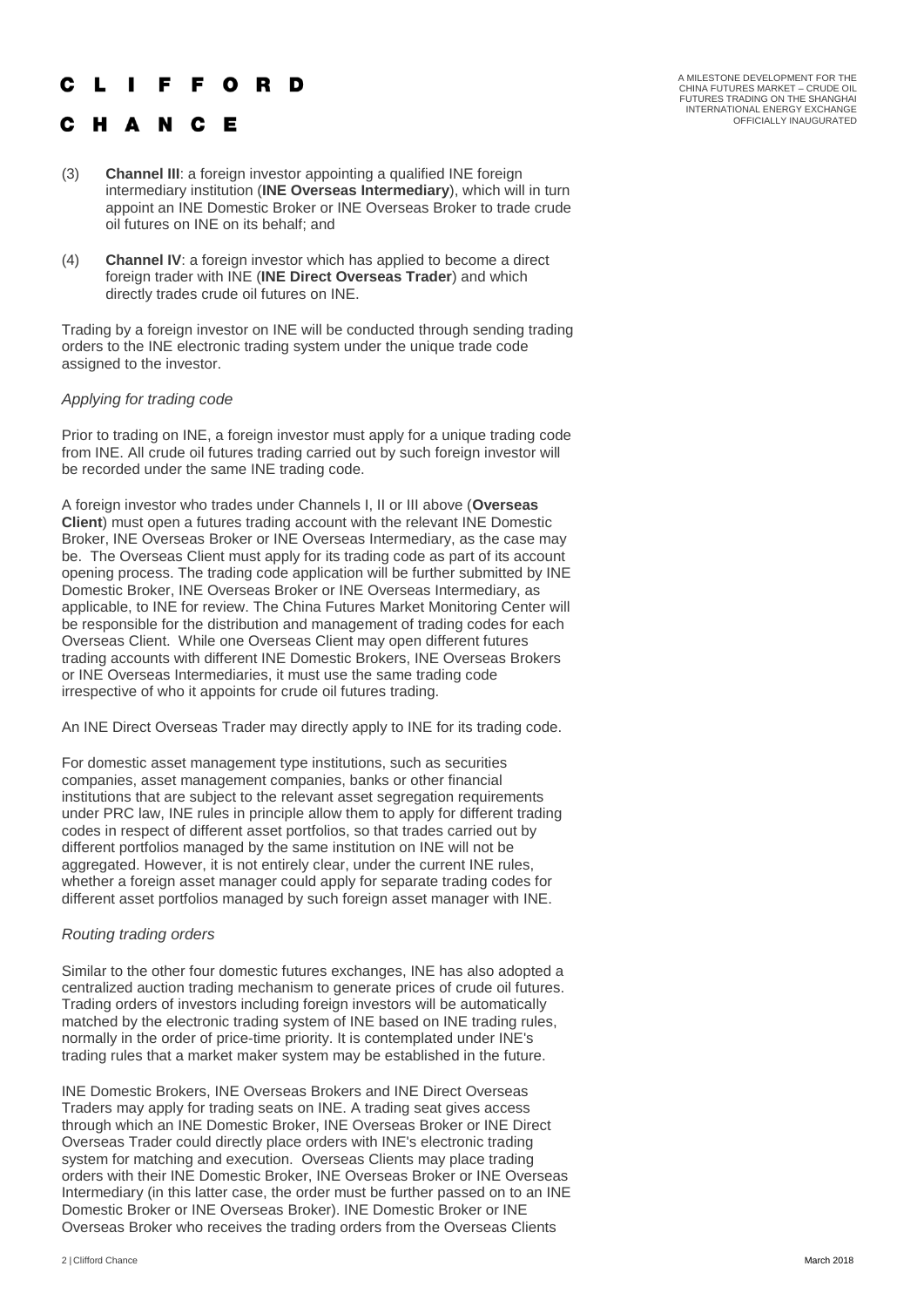(or INE Overseas Intermediary) will verify the funds and positions of the Overseas Client and then further submit the order in a timely manner to INE for bidding. All trading orders must be matched through INE trading system and cannot be handled off exchange.

Once trading orders are matched, the trade is concluded. INE will return an execution report of the trading results. The transaction data recorded in INE system will be the conclusive record for all trading activities.

## **Clearing methods on INE**

Settlement of INE transactions by a foreign participant shall be carried out using the clearing channels described below.

#### *Clearing channels*

INE adopts a centralized multi-layer daily netting clearing system. Upon closure of the market on each trading day, INE will calculate the net income or payment that each INE clearing participating member (**INE Clearing Member**) is entitled to receive or needs to pay on behalf of its clients. The calculation will be based on the settlement prices of the crude oil futures contract published by INE electronic trading system, the positions held by the clients of each INE Clearing Member and the relevant fees payable by the investors (such as commissions and taxes).

INE will act as a central counterparty (**CCP**) with respect to each trade. INE adopts a principal-to-principal model clearing system, i.e. INE only settles with INE Clearing Members, and INE Clearing Members in turn settle with their respective clients, either an Overseas Client, INE Overseas Broker, INE Overseas Intermediary or INE Direct Overseas Trader. If the clients of INE Clearing Member is an INE Overseas Broker or INE Overseas Intermediary, upon settlement with INE Clearing Member, INE Overseas Broker or INE Overseas Intermediary must further settle with their respective Overseas Clients.

Under the current INE clearing rules, only INE Domestic Brokers may act as INE Clearing Members. In order to clear crude oil futures contracts that have been traded, the relevant Overseas Client, INE Overseas Broker, INE Overseas Intermediary and INE Direct Overseas Trader must engage an INE Domestic Broker as its clearing agent. We set out the settlement flow corresponding to each trading channel below:



#### *Chart I: Trading Flow & Settlement Flow on INE*

#### F F O R D

#### C H A N C E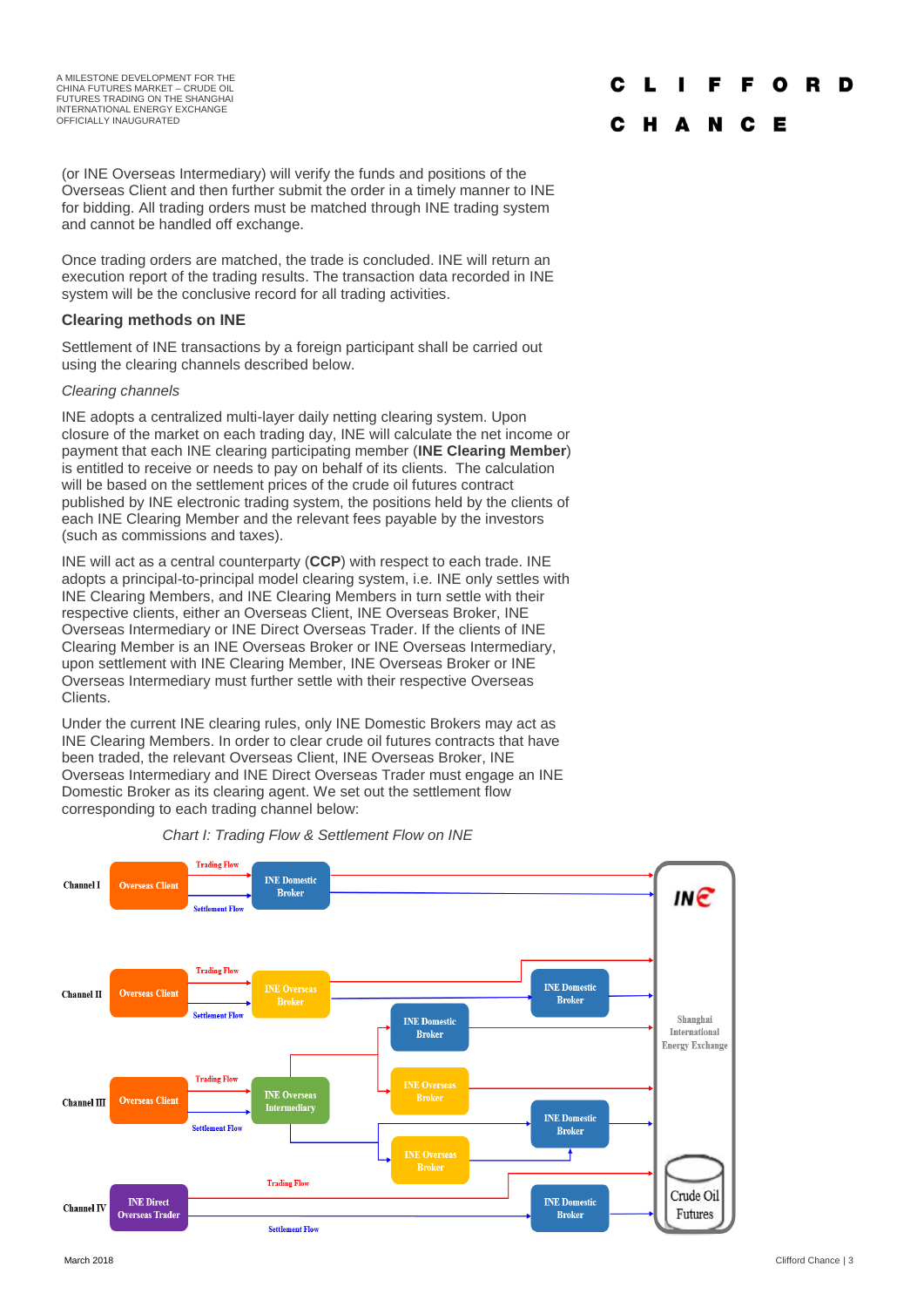## **IFFORD**

## C H A N C E

*Account set-up*

Clearing between INE and INE Clearing Members, as well as clearing between INE Clearing Members and their clients are effected through the relevant domestic accounts opened with INE qualified futures margin deposit banks, which must be commercial banks incorporated in the PRC (**INE FMDBs**).

Margin for crude oil futures contract trading can only be deposited in domestic accounts opened with one of INE FMDBs. The account opened by INE with an INE FMDB is called a Designated Clearing Account. INE Clearing Members must open a Special Margin Account with INE FMDBs. Clients of INE Clearing Members, either an Overseas Client, INE Overseas Broker, INE Overseas Intermediary or INE Direct Overseas Trader, must open a Special Futures Clearing Account with INE FMDBs. **<sup>2</sup>**

Clearing between INE and an INE Clearing Member must be effected through cash movement between INE's Designated Clearing Account and INE Clearing Member's Special Margin Account. Clearing between an INE Clearing Member and its clearing client (either an Overseas Client, INE Overseas Broker, INE Overseas Intermediary or INE Direct Overseas Trader) must be effected via cash movement between INE Clearing Member's Special Margin Account and such client's Special Futures Clearing Account. **<sup>3</sup>** Clearing between an INE Overseas Broker or INE Overseas Intermediary and their own Overseas Clients must be effected via cash movement between INE Overseas Broker or INE Overseas Intermediary's Special Futures Clearing Account and such Overseas Client's offshore account.

INE Clearing Members must set up an internal ledger for each of its clearing clients to record margin deposits and withdrawals, profits and losses, and transaction fees in relation to the client's crude oil futures trading. Likewise, INE Overseas Broker and INE Overseas Intermediary must set up their own internal ledgers to record the relevant trading and clearing information of their Overseas Clients.

-

 $2$  Overseas Clients who appoint INE Overseas Brokers or INE Overseas Intermediaries to trade crude oil futures must settle with such INE Overseas Brokers or INE Overseas Intermediaries. Hence they do not need to open domestic accounts (i.e. Special Futures Clearing Account) with INE FMDBs.

INE Overseas Intermediaries who choose to go through INE Overseas Brokers to conduct crude oil futures trading for their Overseas Clients must settle with INE Overseas Brokers. Hence, such INE Overseas Intermediaries do not need to open domestic accounts (i.e. Special Futures Clearing Account) with INE FMDBs.

<sup>&</sup>lt;sup>3</sup> Foreign traders and brokers are allowed to use either RMB or foreign exchange funds to participate in crude oil futures trading on INE. Designated Clearing Account, Special Margin Account and Special Futures Clearing Account may be settled in RMB or foreign exchange.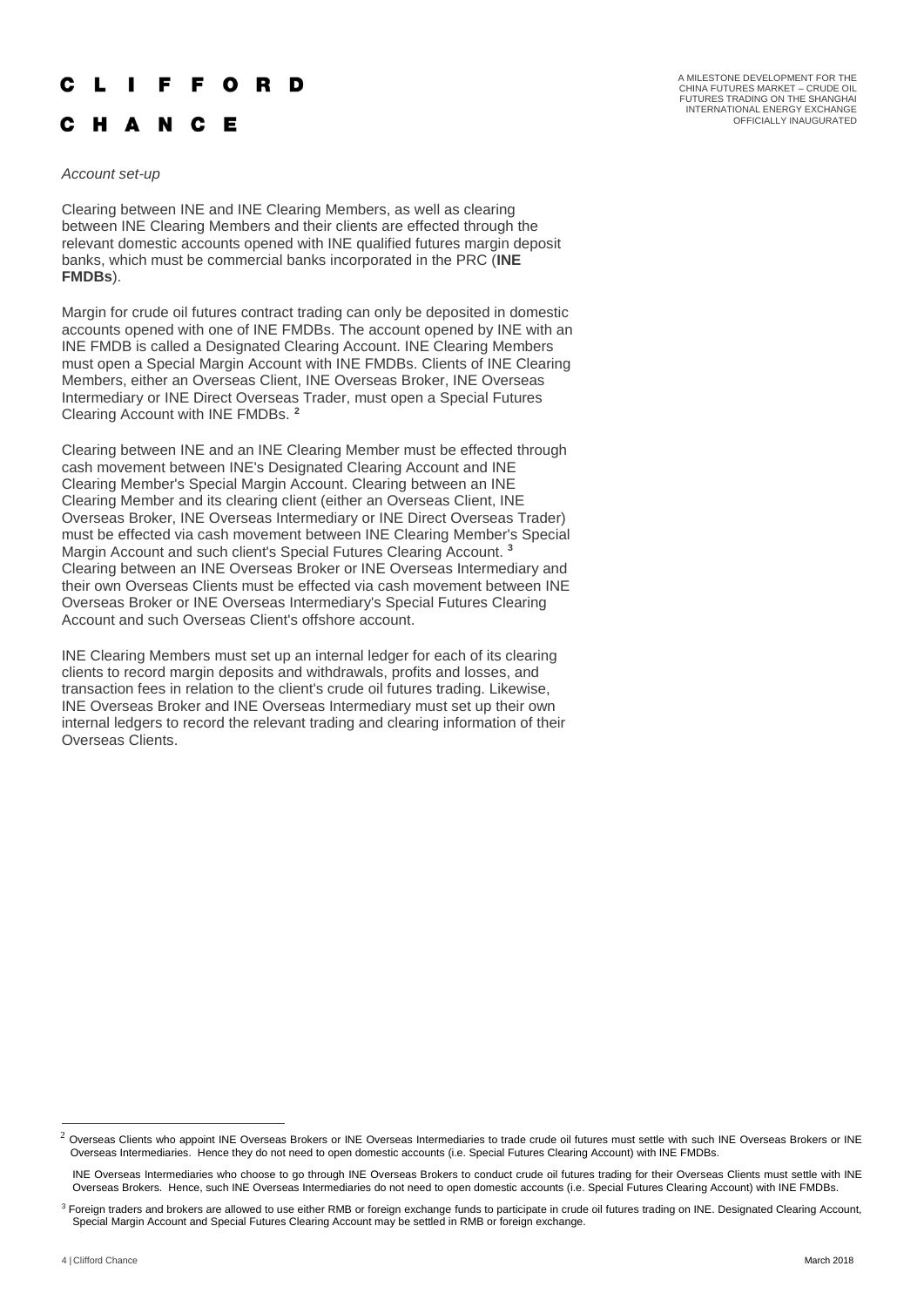## *Chart II: Account Structure and Clearing Funds Transfer*



## **Key eligibility requirements applicable to foreign participants on INE**

All foreign traders and brokers who participate in crude oil futures trading on INE must satisfy certain qualification requirements. We set out below a chart summarizing the key eligibility requirements applicable to different types of foreign participants on INE.

| <b>Category of</b><br><b>Foreign</b><br><b>Participants on INE</b> | <b>Key Eligibility Requirements</b>                                                                                                                                                                                                                                                                                                                                                                                                                                                                                                                                                                                                                                                                                               |  |  |  |
|--------------------------------------------------------------------|-----------------------------------------------------------------------------------------------------------------------------------------------------------------------------------------------------------------------------------------------------------------------------------------------------------------------------------------------------------------------------------------------------------------------------------------------------------------------------------------------------------------------------------------------------------------------------------------------------------------------------------------------------------------------------------------------------------------------------------|--|--|--|
| <b>Overseas Client</b><br>(institutions) <sup>4</sup>              | has records of no less than 10 executed orders and of more than 10 days of<br>simulated futures trading on domestic futures exchanges; or has records of more<br>than 10 executed orders within the past three years on any of the domestic<br>futures exchanges; or has records of more than 10 executed orders within the<br>past three years on any of the overseas futures exchanges regulated by a<br>competent futures regulatory authority that has entered into a memorandum of<br>understanding on regulatory cooperation with CSRC; and<br>has a balance of no less than RMB1 million (or equivalent in foreign currency)<br>in its margin account at least five business days before applying for the trading<br>code. |  |  |  |
| <b>Overseas Client</b><br>(individuals)                            | has records of more than 10 executed orders and of more than 10 days of<br>simulated futures trading on domestic futures exchanges; or has set up accounts<br>on any domestic futures exchange or any overseas futures exchange regulated<br>by a futures regulatory authority that has entered into a memorandum of                                                                                                                                                                                                                                                                                                                                                                                                              |  |  |  |

<sup>4</sup> Eligibility requirements of an Overseas Client are reviewed and verified by its account opening institution.

-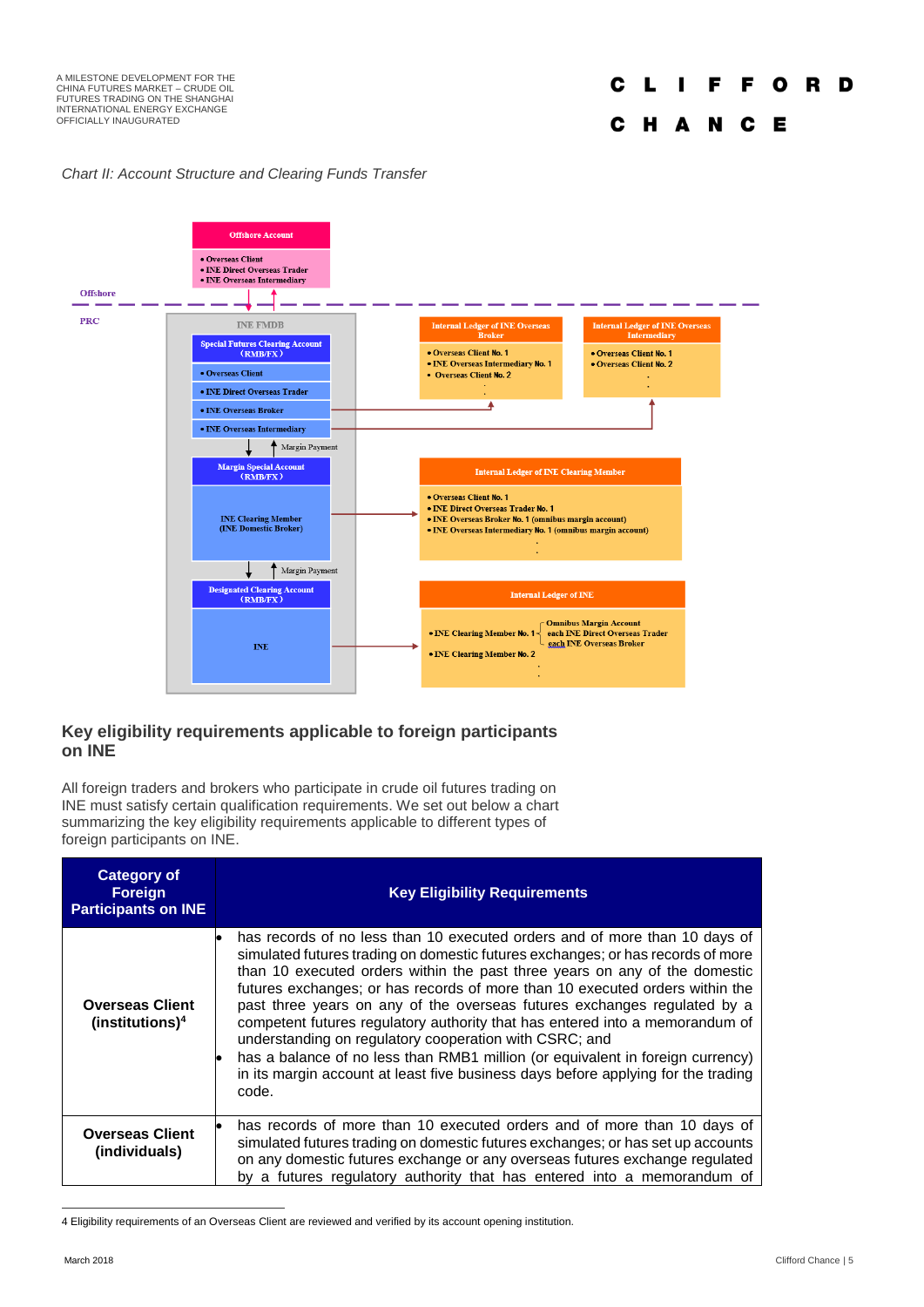## **IFFORD**

## C H A N C E

|                                             | understanding on regulatory cooperation with CSRC, with records of more than<br>10 executed futures trading orders on any of such exchanges within the past<br>three years; and<br>has a balance of no less than RMB 500,000 (or equivalent in foreign currency)<br>in its margin account at least five business days before applying for the trading<br>code.                                                                                                                                                                                                                                                                                                                                                                                                                                                   |
|---------------------------------------------|------------------------------------------------------------------------------------------------------------------------------------------------------------------------------------------------------------------------------------------------------------------------------------------------------------------------------------------------------------------------------------------------------------------------------------------------------------------------------------------------------------------------------------------------------------------------------------------------------------------------------------------------------------------------------------------------------------------------------------------------------------------------------------------------------------------|
| <b>INE Overseas</b><br>Broker <sup>5</sup>  | was incorporated overseas and is holding a futures brokerage license from its<br>domicile country (region);<br>the futures regulatory authority in its domicile country (region) has entered into<br>a memorandum of understanding on regulatory cooperation with CSRC;<br>has a net capital of no less than RMB30 million (or equivalent in foreign<br>currency);<br>has a business operation record of more than two consecutive years; and<br>has authorized a business organization or representative institution that has<br>been validly existing in the PRC for no less than one year as its designated<br>contact institution, and has appointed a senior manager or staff with good<br>credibility within such business organization or representative institution as its<br>designated contact person. |
| <b>INE Overseas</b><br><b>Intermediary</b>  | is a financial institution legally incorporated and licensed for intermediary<br>business by overseas competent authorities;<br>is regulated and supervised by the competent futures regulatory authority in its<br>domicile country (region), which has entered into a memorandum of<br>understanding on regulatory cooperation with CSRC;<br>has a net capital of no less than RMB30 million (or equivalent in foreign<br>currency); and<br>has a business operation record of more than two consecutive years.                                                                                                                                                                                                                                                                                                |
| <b>INE Overseas</b><br><b>Direct Trader</b> | was incorporated offshore;<br>has a net capital or net assets of no less than RMB 10 million (or equivalent in<br>foreign currency); and<br>has authorized a business organization or representative institution that has<br>been validly existing in the PRC for no less than one year as its designated<br>contact institution, and has appointed a senior manager or staff with good<br>credibility within such business organization or representative institution as its<br>designated contact person.                                                                                                                                                                                                                                                                                                      |

## **Other material issues**

## *Margin system*

INE has put in place a trading margin system with respect to crude oil futures trading.

The trading margin (ranging from 5% to 20% of the contract value) applies to each standard crude oil futures contact that is purchased.

According to INE clearing rules, the margins which an INE Clearing Member directly charges its client must not be less than the standard specified by INE. These rules expressly provide that the ownership of the margin posted by a participant belongs to such participant.

It is also worthwhile to note that the clearing currency of INE is Renminbi. In addition to Renminbi, foreign currencies (though currently only USD is accepted), standard warrants and treasury bonds may also be provided as margin.

 $\overline{a}$ 

<sup>5</sup> Besides satisfaction of the relevant qualification requirements in this chart, in order to become an INE Overseas Broker, INE Overseas Intermediary or INE Overseas Direct Trader, prior application must be made with INE and is subject to the review and approval of INE.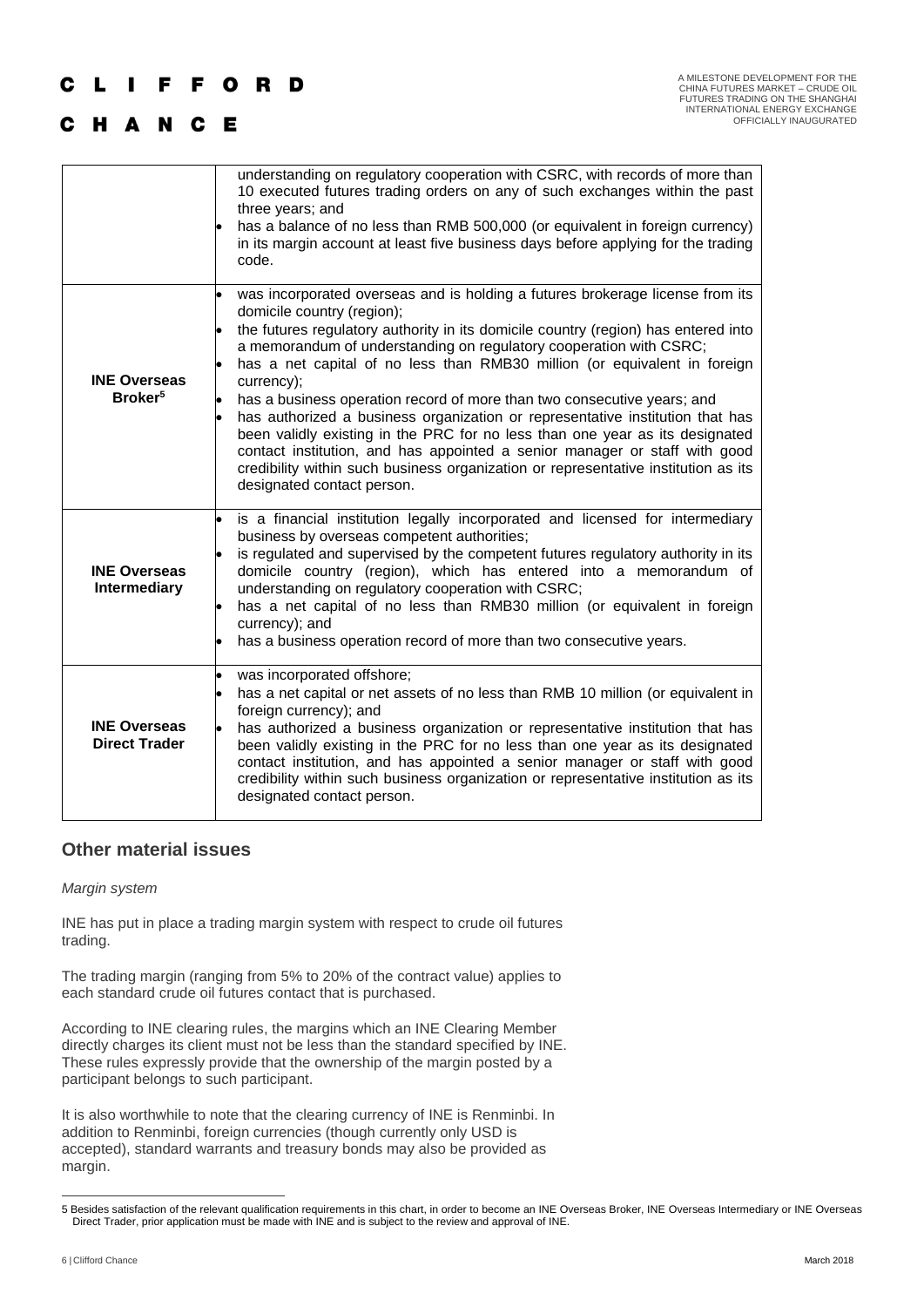#### *Position limit*

Similar to the futures contracts traded on other domestic futures exchanges, INE imposes a position holding limit on traders and brokers on INE. Details of the position limit rules are set out below:

| From the Contact Listing Day to the end<br>of the Month Prior to the Delivery Month |                                                                                              | the Contact<br>From<br>Listing Day to the<br>Last Trading Day of<br><b>Third</b><br><b>Month</b><br>the<br><b>Prior to the Delivery</b><br><b>Month</b> | During the Second<br>Month Prior to the<br><b>Delivery Month</b> | <b>During</b><br><b>Month</b><br>the<br><b>Prior to the Delivery</b><br><b>Month</b> |
|-------------------------------------------------------------------------------------|----------------------------------------------------------------------------------------------|---------------------------------------------------------------------------------------------------------------------------------------------------------|------------------------------------------------------------------|--------------------------------------------------------------------------------------|
| <b>Total</b><br>Open<br><b>Interests</b>                                            | <b>Position</b><br>limit<br>Percentage<br>$(\%)$                                             | Position limit (lots)                                                                                                                                   | Position limit (lots)                                            | Position limit (lots)                                                                |
| $($ lots $)$                                                                        | <b>INE Domestic Broker</b><br><b>INE Overseas Broker</b><br><b>INE Overseas Intermediary</b> | <b>INE Overseas Direct</b><br>Trader<br><b>Overseas Client</b>                                                                                          | <b>INE Overseas Direct</b><br>Trader<br><b>Overseas Client</b>   | <b>INE Overseas Direct</b><br>Trader<br><b>Overseas Client</b>                       |
| ≥150,000                                                                            | 25%                                                                                          | 3.000                                                                                                                                                   | 1.500                                                            | 500                                                                                  |

It should be noted that for any hedging activity carried out on INE, the relevant investors (including foreign participants) shall apply for hedging quota(s) from INE in advance. In addition, investors who carry out arbitrage trading on INE can apply to INE for arbitrage quota(s) to meet its arbitrage needs. Where the positions of the futures contracts held by the relevant investor exceeds its hedging quota(s) and/or arbitrage quota(s) approved by INE, such investor must adjust its futures position so as to remedy the breach by the end of the first trading session of the next trading day.

## *Algorithmic trading*

Algorithmic trading is permissible on INE so long as a pre-filing has been made. In addition, INE trading rules provide that if the trading orders sent by foreign traders or brokers (which adopt algorithmic trading methods) might influence the safety of INE's system or disrupt the trading orders on INE, INE may impose trading restrictions on such foreign traders or brokers.

#### *Bankruptcy of INE and relevant market participants*

INE trading and clearing rules provide important guidance on the consequences arising from the bankruptcy of any relevant parties involved in crude oil futures trading.

In the event where an INE Clearing Member enters into bankruptcy proceedings, INE may still carry out a net clearing of all the outstanding contracts held by such INE Clearing Member. Likewise, if INE is taken over or enters into bankruptcy proceedings due to insolvency, INE Clearing Members are entitled to terminate all the outstanding contracts on INE and perform a net clearing with INE.

When an INE FMDB or INE designated delivery warehouse enters into bankruptcy proceedings, the margins deposited in such INE FMDB and the relevant commodities stored in such INE designated delivery warehouse will not form part of the bankruptcy estate of INE FMDB or INE designated delivery warehouse, and will not be subject to any freezing or attachment order.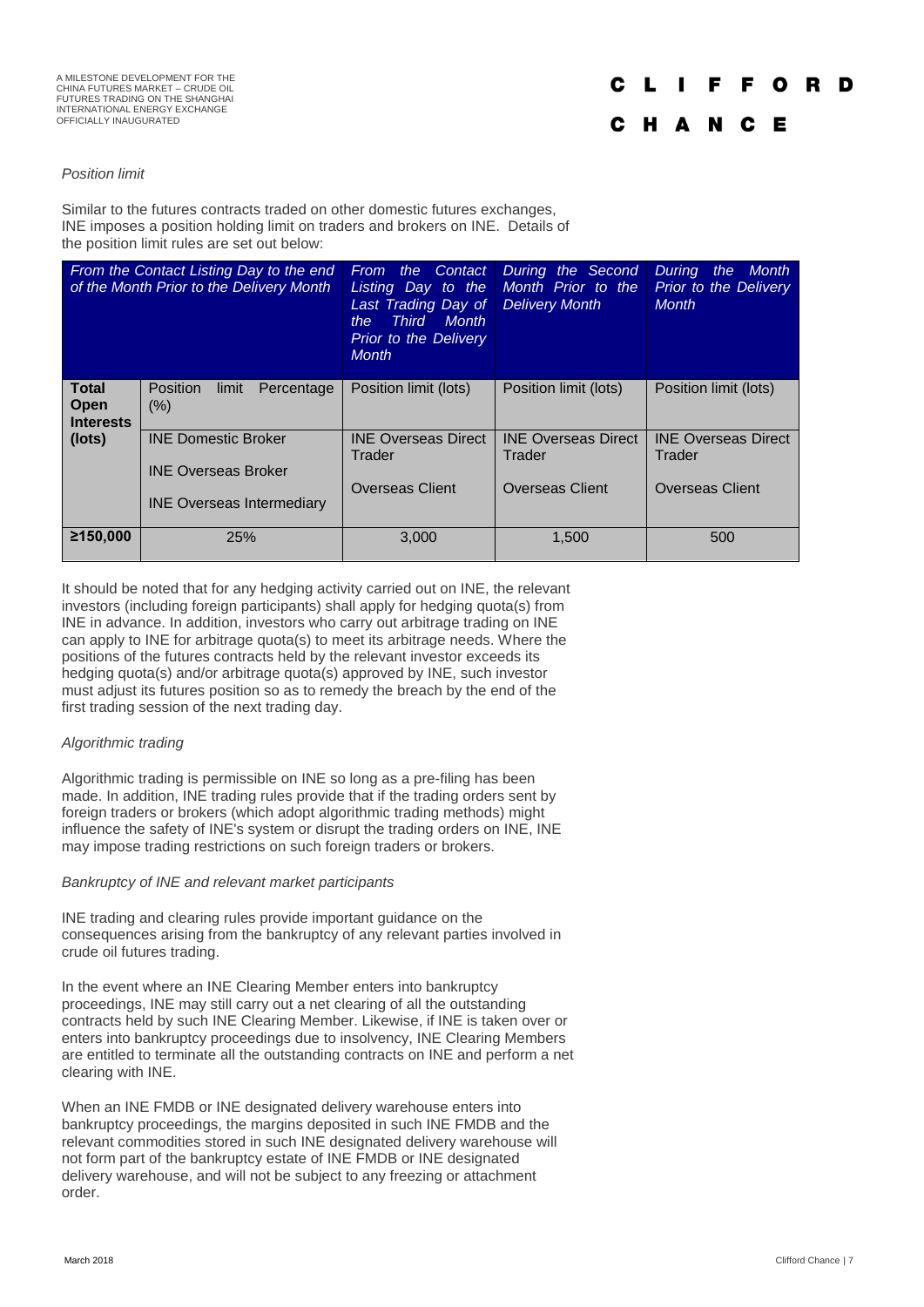#### L I F F O R D C

## C H A N C E

A MILESTONE DEVELOPMENT FOR THE<br>CHINA FUTURES MARKET – CRUDE OIL<br>FUTURES TRADING ON THE SHANGHAI<br>INTERNATIONAL ENERGY EXCHANGE OFFICIALLY INAUGURATED

#### *Tax*

According to the relevant regulations promulgated by the State Administration of Taxation, the physical delivery of crude oil futures traded on INE in the PRC customs special supervision areas will be exempted from VAT. That said, it is not clear whether foreign investors and brokers will be able to enjoy exemption from income tax (as applicable under the QFII/RQFII and the Stock Connect regimes) in connection with crude oil futures trading on INE.

## **Conclusion**

The ability of foreign investors to trade crude oil futures in China marks a historical step in the opening-up of the PRC commodity futures market. The availability of RMB-denominated crude oil futures contracts for international trading will not only enhance China's position in the international crude oil market, but will also promote the use of RMB in global trading, hence accelerating the process of RMB internationalization. On 2 February 2018, CSRC announced iron ore futures, which will be listed on Dalian Commodity Exchange, to be the second futures product available for international trading. It is anticipated that the success of crude oil futures trading and iron ore futures trading in the PRC will prompt China to make more futures products available for international trading in the time to come.